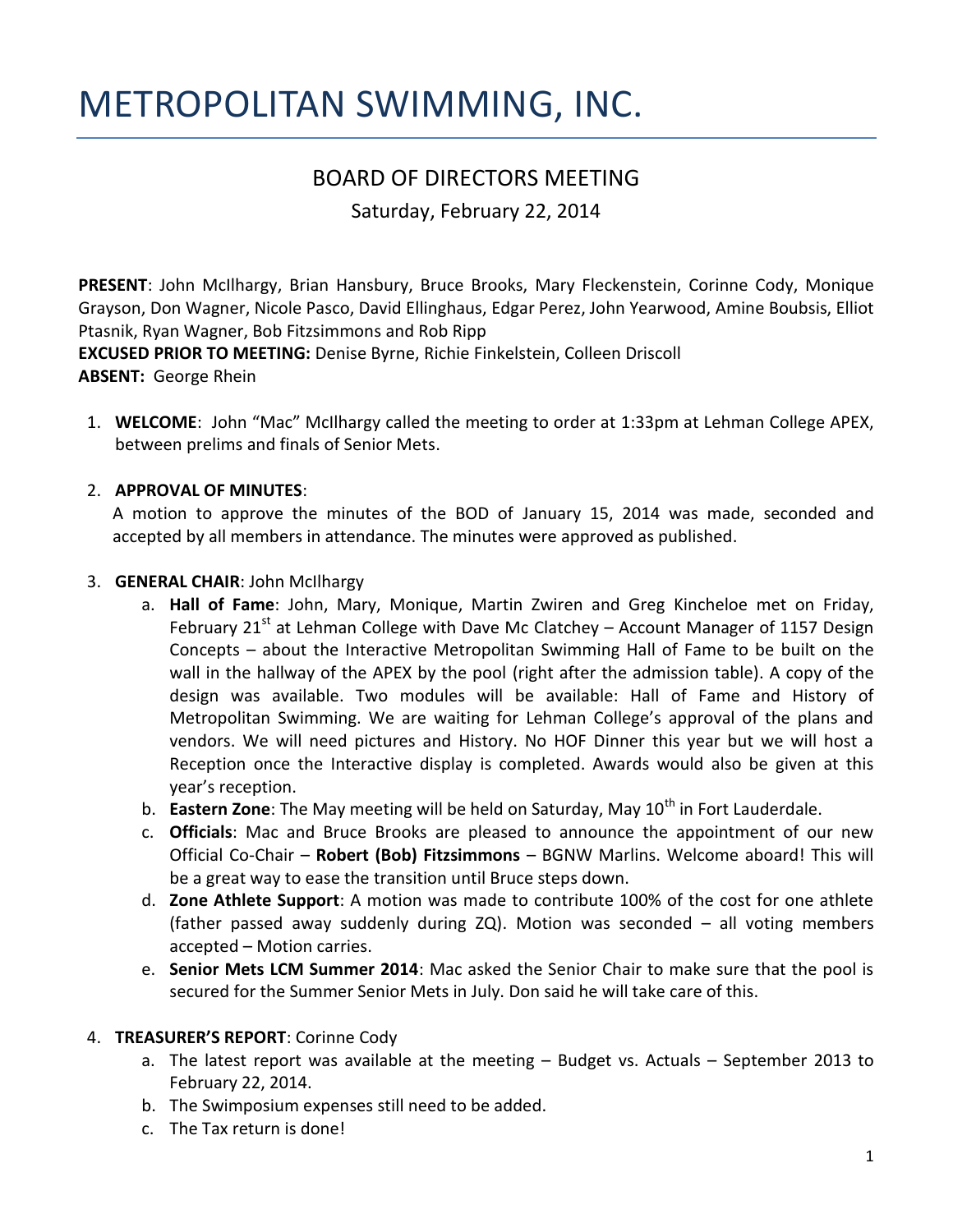## 5. **AGE GROUP CHAIR**: Edgar Perez and John Yearwood

- a. Zone Qualifier meet went very well.
- b. We have 116 swimmers going to the Eastern Zone Championships at the end of March.
- c. We may need to adjust the timeline a bit for next year's meet.

## 6. **ATHLETES' REPRESENTATIVES**: Nicole Papsco and Ryan Wagner

- a. There were many problems with the ballots at the athletes election held during Senior Mets.
- b. Discussion followed. The election was not a representation of our athletes and membership and is not valid.
- c. Long discussion followed. We then continued with the agenda for the day.
- d. Outcome of discussion will be on page 4.

## 7. **OFFICIALS CHAIR**: Bruce Brooks

- a. Bruce welcomed Bob Fitzsimmons as Bruce has requested to step down from his position as Officials Chair. The transition will start right away.
- b. Bruce thanked everyone for their support!
- c. We are just under 250 officials at this point!
- d. Set as an Evaluation meet for Advancement and Re-Certification, and as Officials' Qualifying Meet for National Certification, Senior Mets was extremely well attended by Metro Officials and also included 5 officials from other LSCs (4 from NJ and 1 from Maine). We have now about 25 officials with National Certifications.
- e. Mac and Corinne praised Bruce for his hard work on the Metro Board.

## 8. **NATIONAL TIMES VERIFICATION/TOP 16**: Monique Grayson

- a. Not much at this time
- b. Lots of Metro meet within the last few months (and 15 high school championship meets).
- c. Not many times left in the Holding Tank at this time.
- d. SWIMS meeting this spring for Registration/Safe Sport/Times.

## 9. **TECHNICAL PLANNING**: David Ellinghaus

- a. Senior Mets is very well attended and is a fast meet.
- b. We will review the standards for the mile for next year as there were 123 entries for this event (58 women and 65 men). We decided to let everyone swim and have requested positive checking to be done by 6pm on Saturday, February 22<sup>nd</sup>.
- c. Some coaches have been asking to add a "D" final for the 50 free and the 100's … Senior Committee will need to look at this.

## 10. **COACHES' REPRESENTATIVE**: Amine Boubsis

- a. Suggestion to maybe give travel stipends to coaches again.
- b. This was discontinued many years ago as it is not the responsibility of an LSC to support the coaches travels – the Clubs of those athletes attending National meets should be supporting the attending coaches. Recommendation: write something up and bring it to budget meeting to present to the board.
- c. Swimposium are coaches aware of this opportunity a MailChimp email was sent to all by the office.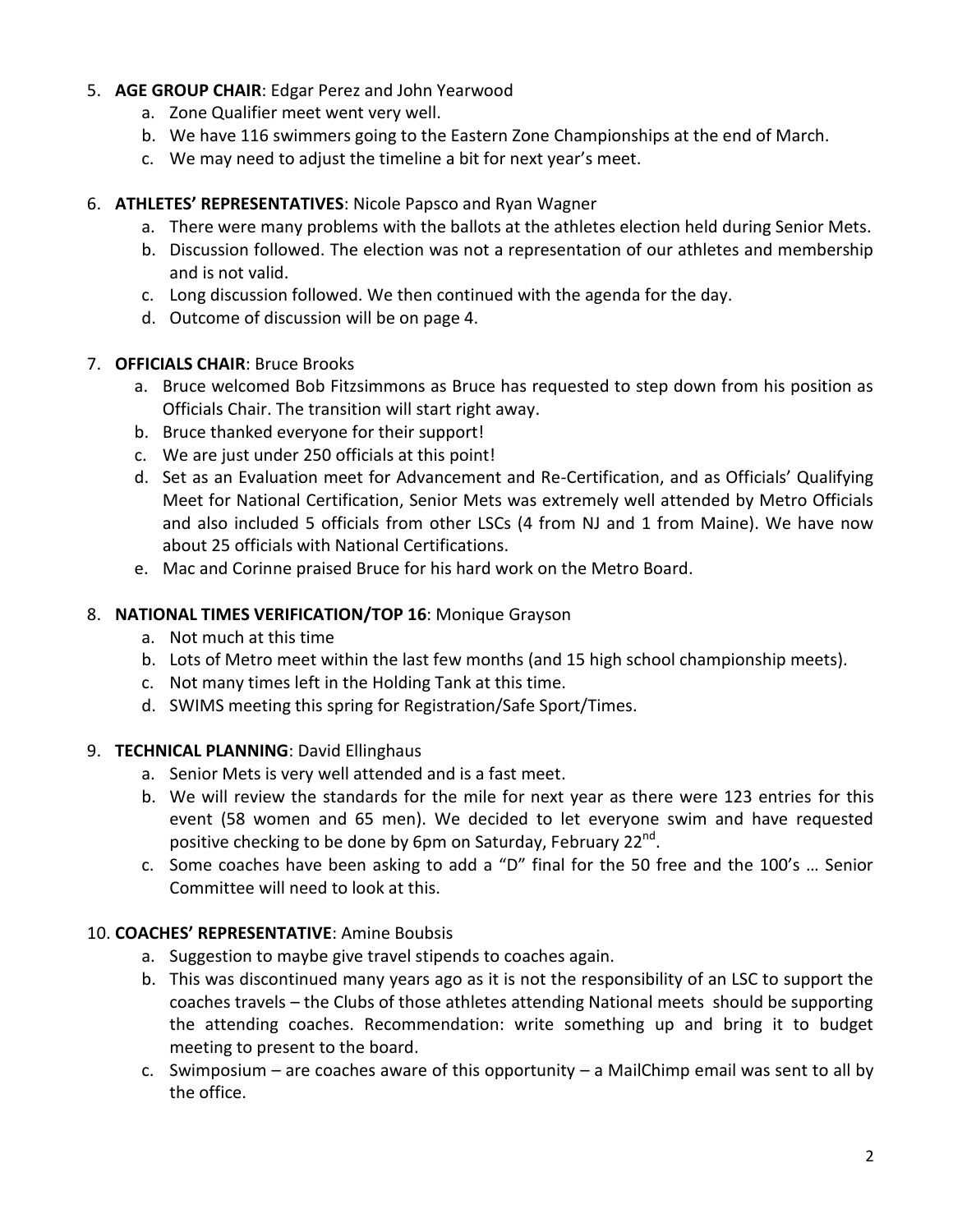#### 11. **REGISTRATION**: Mary Fleckenstein

- a. Registration total for 2014 is 9,599 (5,295 female and 4,304 male swimmers)
- b. There are also 150 "others", 502 coaches, and 241 officials
- c. Total for 2014 as of now: 10,451 members

#### 12. **SAFE SPORT/SAFETY COORDINATOR**: Brian Hansbury

- a. Continued Education and Continued Background Check
- b. Deck Changing Yelling bullying touching athletes all are problems in many LSCs. There should be no allowance for this.
- c. Insurance Policy USA Swimming hired people to look over all the Policy & Procedures Manuals re: Safe Sport from all LSC's and made 39 recommendations.
- d. Meet Directors must remember to fill out the incidents reports and then enter the information on USA Swimming web site.
- e. Be strict on Deck Changing. Coaches must not allow it. We have a responsibility as a board to make sure athletes and coaches understand this.

#### 13. **WEB SITE COORDINATOR**: Monique Grayson

- a. Mac reminded all in attendance that anything that goes up to the web site must first go through Monique or Mary Fleckenstein.
- b. Motion to remove the Officials and Coaches lists on the Metro Web site. These pages are antiquated. Coaches have deck pass as well as their USA Swimming Registration Card. Discussion followed on this. Coaches and Officials may actually print their own cards so there are no reasons for them not to carry it. Motion was seconded and approved by all. **Motion carries**.
- c. Officials must just have a link to the Officials Page on USA Swimming as their database is continually updated.

## 14. **DIVERSITY AND INCLUSION**: Elliot Ptasnik

- a. Elliot wants to apply to host the 2015 Eastern Zone Diversity and Inclusion Select Camp in Metro. As of now, we don't have a LCM pool available but are still looking into that. This would be for the last week of June 2015 for approximately 30-35 athletes (ages 13-16), along with coaches and administrators. Will also need a place to host the athletes (dorms for example).
- b. Clinic with the Madison Boys & Girls Club in April contact Elliot if you want to run a clinic.
- c. We need more info posted on the Diversity Page on the Metro Website.
- d. New York Parks & Recs. New Clubs are applying at this time Trident Swim Club (TSC) and All Sports for All People of Camp Olympia (ASAP).

#### 15. **OPEN WATER**: Rob Ripp and Colleen Driscoll

- a. Colleen was unable to attend this meeting
- b. Rob gave info on two championships that are scheduled at this time:
	- a. Third Annual Huntington/Cold Spring Harbor Open Water Swim at West Neck Beach – June 22, 2014 – Distances: 400 meter (for 10-under); and 1 mile, 2 mile, 5K races for 11-up. A map of the West Neck Beach Course was available as well.
	- b. July 13 5k Bea Hartigan
- c. USAS One-Day OW Registration for non USA Swimming members will be accepted.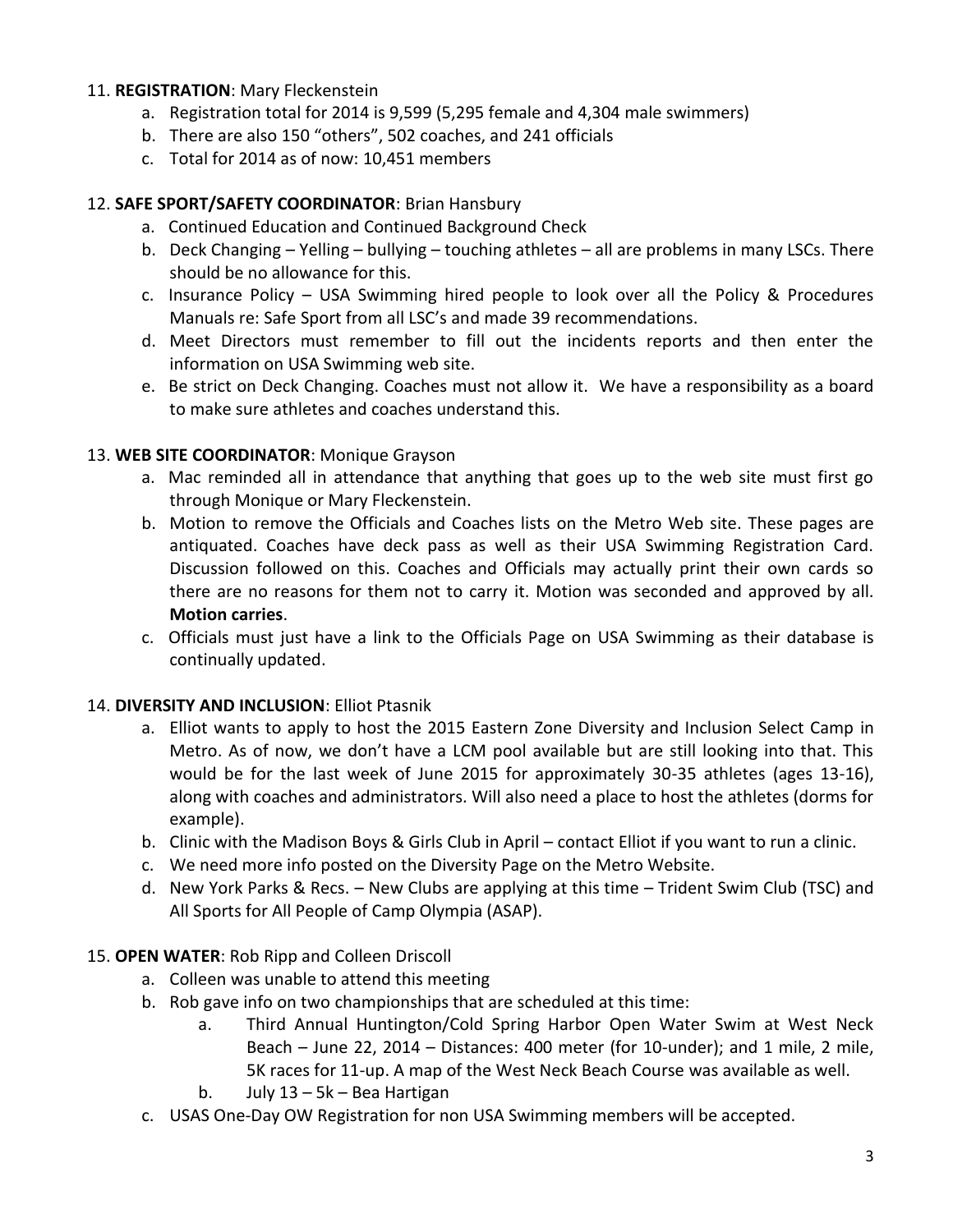- d. The Open Water packet was mailed to the Metro Office. We are in need of more buoys. What happened to Metro's buoys? There is a budget for OW so we may need to purchase some more.
- e. Mac would like to see more Open Water swims available in Metro as well as a true Metro OW Championship.

## 6-B. **ATHLETES REPRESENTATIVES**: Continued from page 1:

- a. A motion to declare the athletes' vote null and void was made, seconded and approved by all. **Motion carries.**
- b. Mac is asking the athletes to send him a letter explaining what happened at the election.
- c. Suggestions on when to hold another election? JOs? This would not reach the majority of swimmers over the age of 13 to take part in the election. Other suggestion is to appoint an athlete's Rep. but this is not right as they have to be elected by their peers.
- d. We must follow the By-Laws (please review them) and we must run an election. This has actually been a problem with the Athletes Reps running the elections (and attending Metro Meetings!). The new athlete's Rep must be announced at the May meeting.
- e. A very long discussion followed.
- f. At this time, Mac will request advise from USA-Swimming.
- g. Input and Solution from USA Swimming Response will be posted on page 5

## 16. **SENIOR CHAIR**: Don Wagner

- a. Very long review of Metro Senior Swim Camp.
- b. Conversations were held through emails, on deck, etc… Metro is committed to doing everything it can to support Senior Swimming and be more inclusive.
- c. Long discussion on the budget of \$20,000 that is allocated for Senior Swimming the BOD has always been asking for an itemized list of expenses and all plans and forms were supposed to be reviewed by the Senior Committee and then presented to the Board for approval. This was not done. There is a lack of trust in the program at this time.
- d. Elliot Ptasnik stepped in to help Don Wagner secure hotel rooms, venue, vans, etc. Guests will be Four-time Olympic Medalist Peter Vanderkaay (coming from Detroit) and Olympic Coach and Swimmer Sergio Lopez (coming from Jacksonville).
- e. How many swimmers will attend the camp: 20, 30 or 40. Camp is held locally so it would be ideal to take 40 swimmers. Discussion on the criteria for selection of swimmers. Senior Committee should work with Technical Planning to re-evaluate the selection process (power point and IMX).
- f. Questions: Are we in favor of hosting a senior camp? Yes Are we in favor of spending \$20,000 for 20 swimmers? No – Are we in favor of spending \$20,000 for 30-40 swimmers? Yes – Would we be in favor to run the camp with the \$20,000 budget, but charging a fee to offset the increased cost of opening the camp to more swimmers and maybe opening it for more coaches /swimmers for observation on Saturday? Yes
- g. A motion was made and seconded to run the camp this year (April 17-20, 2014) for forty (40) athletes – all were in favor – **motion carries**.
- h. A motion was made and seconded to run the camp for 40 swimmers and to stay with the \$20,000 budget allocated to Senior Swimming – 5 for – 6 against – **motion failed**.
- i. A motion was made and seconded to run this year's camp for 40 swimmers with the \$20,000 budget allocated to Senior Swimming and to charge a non refundable fee of \$100 per